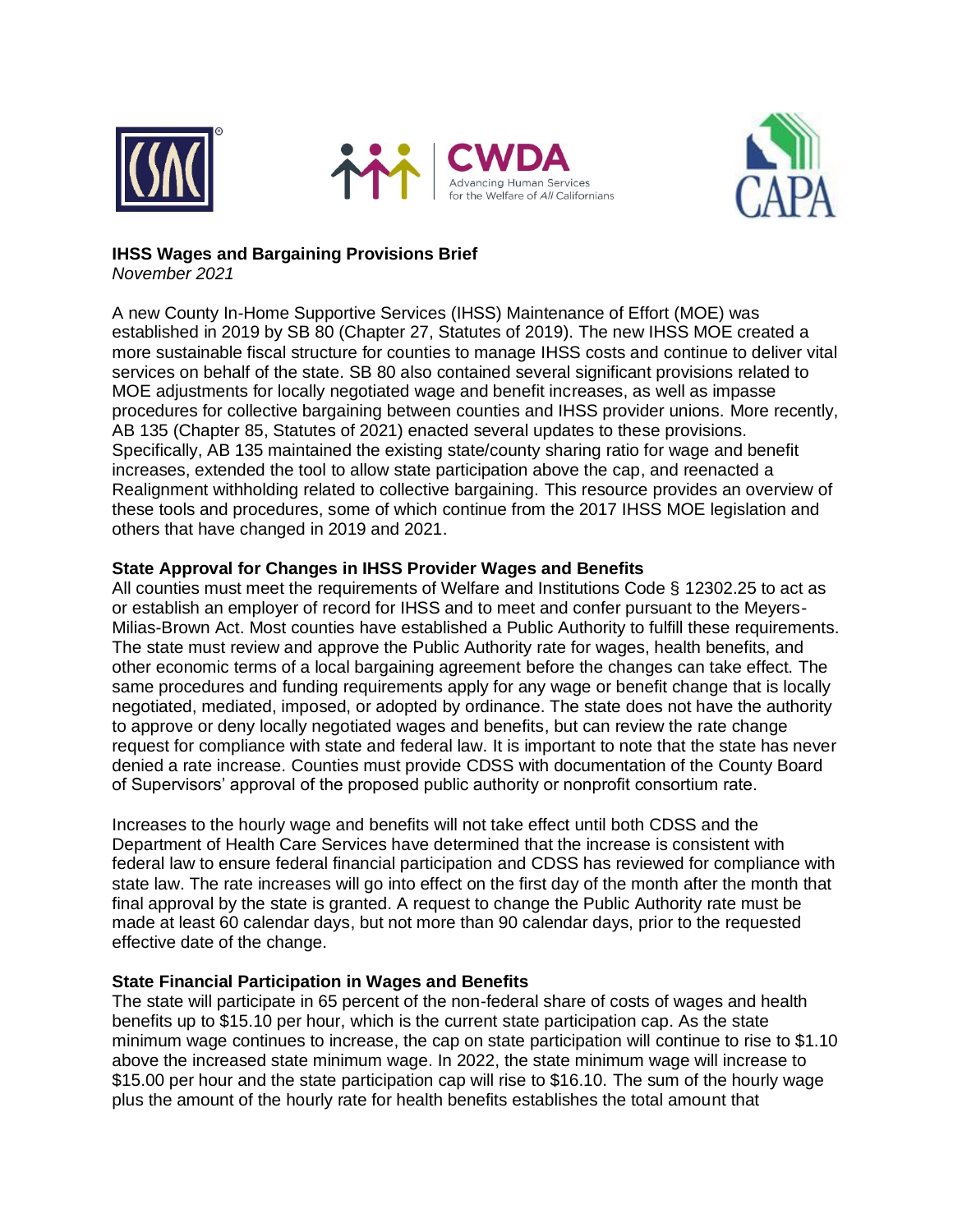determines the level of state financial participation. For example, if a county has a provider wage of \$14.60 per hour and provides health benefits of \$0.50 per hour, then the county would be at the current state participation cap. Counties will pay the entire non-federal share of costs for any wage or health benefit increase that is above this cap. However, there is a provision that will allow limited state participation above this cap and that is detailed in the *State Participation Above the Cap* section.

Prior to the enactment of AB 135, the sharing ratio for locally negotiated wage and benefit increases was set to flip to 65% county/35% state of the non-federal share on January 1, 2022, the date the state minimum wage reaches \$15.00 per hour, and the state participation cap was set to be eliminated. However, AB 135 eliminated that provision from statute and the sharing ratio will now continue indefinitely at 35% county/65% state. In addition, the state participation cap will be maintained and continue to rise to \$1.10 above the increased state minimum wage.

## **MOE Adjustments for Wage Increases**

The County IHSS MOE will be adjusted for the annualized cost of increases in provider wages that are locally negotiated, mediated or imposed on or after July 1, 2019, including those increases that result from being adopted by a local ordinance. The MOE adjustment shall reflect the county's share of costs for the wage increase. The annualized MOE adjustment will be calculated based on the county's 2019-20 paid IHSS hours, any inflation factors that have occurred to that point, and the appropriate cost-sharing ratio. The annual four percent inflation factor will apply to any MOE adjustments.

## **Wage Supplement**

Counties have the ability to negotiate a wage increase as a wage supplement, which is a specified amount that is in addition to the county provider wage and is subsequently applied on future dates. Consistent with the 2017 IHSS MOE legislation, SB 80 and AB 135 did not make any changes to a county's ability to negotiate a wage supplement, how the wage supplement works, or create an end date for use or applications of the wage supplement. All counties, whether at minimum wage, above minimum wage, or above the state participation cap can use the wage supplement tool. The wage supplement can also be used in conjunction with the state participation above the cap tool. When submitting a rate increase for approval, counties must specify in both the collective bargaining agreement and in the rate change request that the wage increase is a wage supplement.

When a wage supplement is first negotiated and applied, there is an adjustment to the County IHSS MOE for the county share of the wage supplement. A wage supplement will be subsequently applied when the state minimum wage equals or exceeds the county provider wage absent the wage supplement amount. For subsequent applications of the wage supplement, there is no new adjustment to the County IHSS MOE. The state participation level in the non-federal costs of the wage supplement depends on if the county is below the state participation cap and if the county is using the tool to garner state participation above the cap.

# Example of Wage Supplement

In 2021, if a county's provider wage is \$14.10 per hour and the county negotiates a \$0.50 wage supplement, the amount the IHSS provider is paid would increase to \$14.60 per hour (\$14.10 provider wage plus \$0.50 supplement) and there would be an MOE adjustment for the county share of the \$0.50 increase. When the state minimum wage increases to \$15.00 per hour in 2022, it passes the provider wage absent the wage supplement of \$14.10 per hour and the wage supplement would be subsequently applied, bringing the total wage to \$15.50 per hour (\$15.00 provider wage from new minimum wage plus \$0.50 supplement). There would be no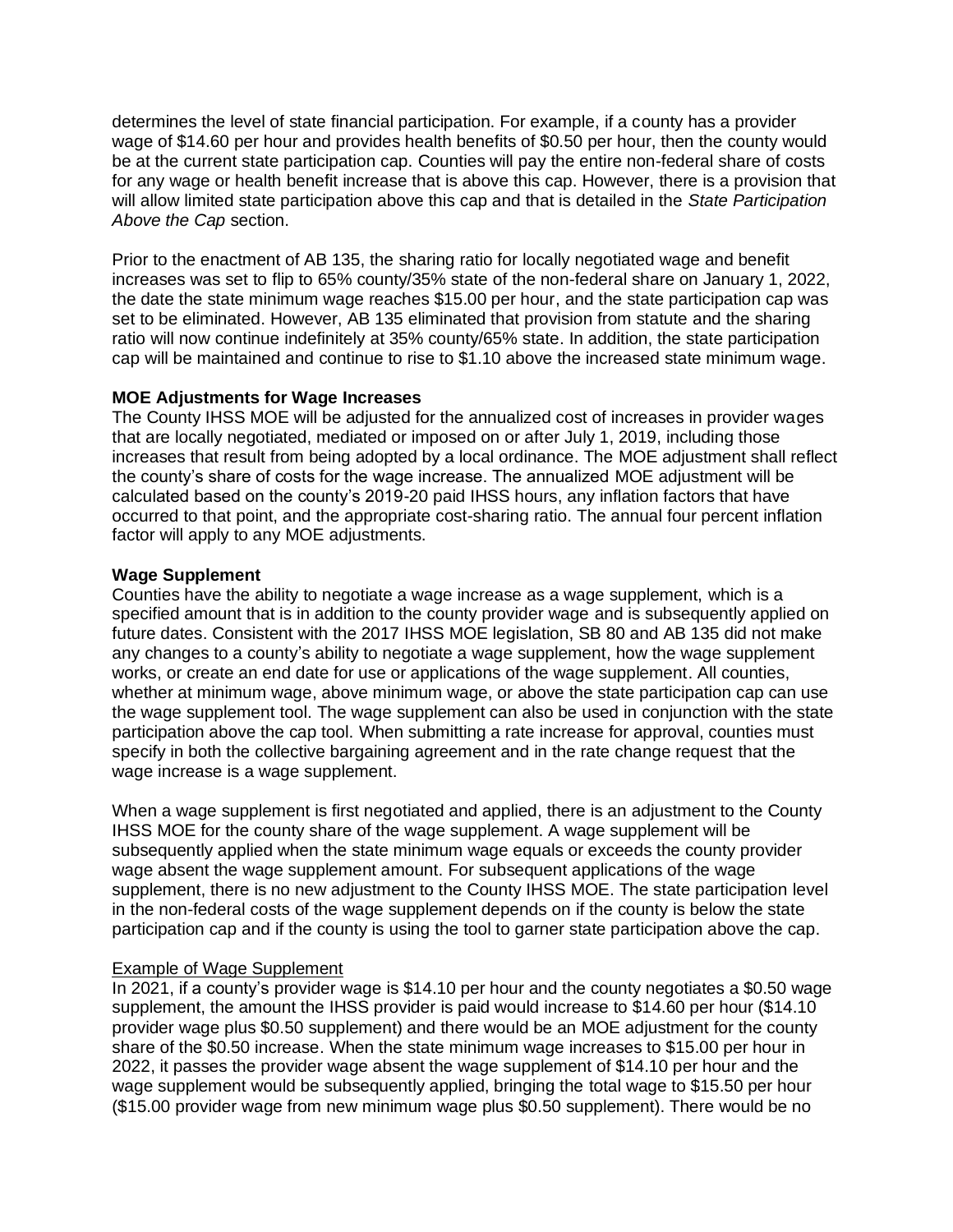new MOE adjustment for this subsequent application of the \$0.50 wage supplement. Below is a table that demonstrates how this example would work.

|                                    | 1/1/2021 | 1/1/2022 |
|------------------------------------|----------|----------|
| State minimum wage                 | \$14.00  | \$15.00  |
| County provider wage               | \$14.10  | \$15.00  |
| Wage supplement                    | \$0.50   | \$0.50   |
| Total amount IHSS provider is paid | \$14.60  | \$15.50  |

## **State Participation Above the Cap (Ten Percent Over Three Years)**

The tool that was established by the 2017 IHSS MOE legislation and allows the county to secure state participation in the non-federal share of costs of a wage or health benefit increase for counties that are above the state participation cap continued under SB 80. Under the 2017 IHSS MOE legislation, there was a requirement that a three-year period must be started prior to January 1, 2022. AB 135 now allows a county to utilize the ten percent over three years tool on or after January 1, 2022.

All counties that have individual provider wages and health benefits currently equal to or above the state participation cap or that will increase to an amount equal to or above the cap, are eligible to utilize the ten percent over three years state participation provision. Counties are able to utilize this tool in conjunction with the wage supplement to secure state participation in part or all of a wage supplement that is above the cap. When submitting a rate increase for approval, counties must specify and select that they are utilizing this tool to secure state participation above the cap.

The state will participate in a cumulative total of up to a ten percent increase in the sum of the combined total of changes in wages or health benefits, or both over a three-year period. The state will participate in the non-federal costs of provider wage and/or health benefit increases for no more than two three-year periods that begin prior to January 1, 2022. AB 135 allows all counties, regardless of how many times they used the tool prior to January 1, 2022, to utilize the tool up to two more times for three-year periods that begin on or after January 1, 2022. A subsequent three-year period must begin after the prior three-year period has ended. The county will be responsible for the entire non-federal costs of any increases above the ten percent amount in a three-year period.

#### Example of State Participation Above the Cap for County not yet at Cap

In 2021, the state participation cap is \$15.10. If a county's provider wage is \$14.00 per hour and health benefits are \$0.75 per hour, the total wages and benefits are \$14.75 per hour. Prior to utilizing this tool, the county could secure state participation up to a \$0.35 increase in wages or health benefits. At that point, the county would be at the state participation cap of \$15.10 and the county would then be eligible to use this tool to secure state participation up to an additional \$1.51 of an increase in wages or health benefits over three years. Below is a table demonstrating this example. In this example, a county is utilizing one of the two three-year periods allowed that start prior to January 1, 2022.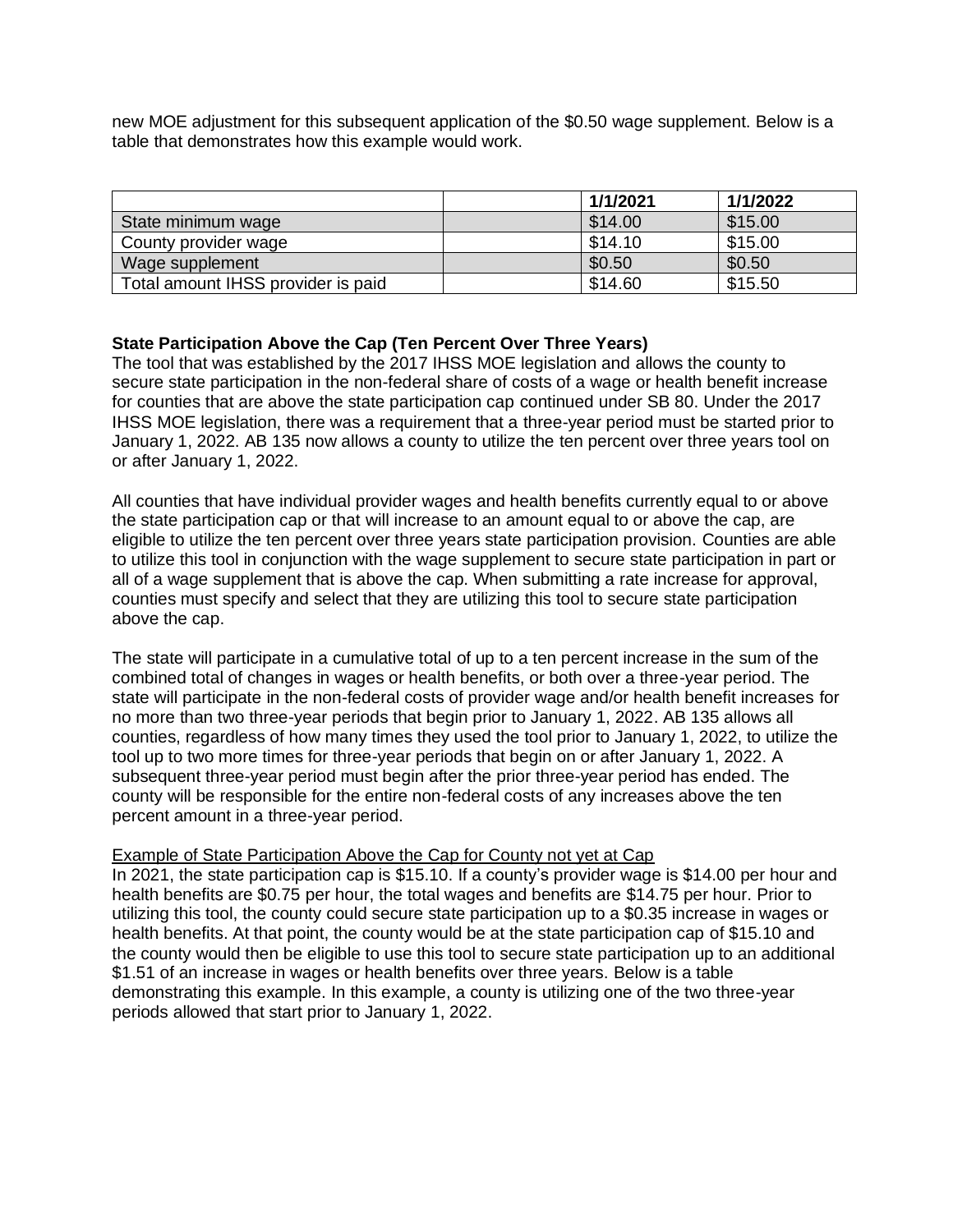| State Participation Cap in 2021                                                     | \$15.10               |
|-------------------------------------------------------------------------------------|-----------------------|
| County Wage in 2021                                                                 | \$14.00               |
| County Health Benefits in 2021                                                      | \$0.75                |
| <b>County Total</b>                                                                 | $\frac{1}{2}$ \$14.75 |
| Amount Available for State Participation from Being Under Cap                       |                       |
| Amount Available for State Participation from 10 Percent Over Three Years Provision | \$1.51                |

#### Example of State Participation Above the Cap for County Already Above the Cap

The ten percent amount is not ten percent of the state participation cap, but rather ten percent of the total county wages and health benefits at the time the tool is used. This is relevant for a county that is already above the state participation cap. In 2022, if a county's provider wage is \$16.50 per hour and health benefits are \$0.50 per hour, the total wages and benefits are \$17.00 per hour, which is above what will be a \$16.10 state participation cap at that time. This means the county could secure state participation in up to a \$1.70 increase (ten percent of \$17.00) over three years. Below is a table demonstrating this example. In this example, a county is using one of the two three-year periods allowed that start on or after January 1, 2022.

| State Participation Cap in 2022                                                     | \$16.10 |
|-------------------------------------------------------------------------------------|---------|
| County Wage in 2022                                                                 | \$16.50 |
| County Health Benefits in 2022                                                      | \$0.50  |
| County Total                                                                        | \$17.00 |
| Amount Available for State Participation from 10 Percent Over Three Years Provision | \$1.70  |

#### **MOE Adjustments for Health Benefits**

The County IHSS MOE will be adjusted for the annualized cost of increases in health benefits that are locally negotiated, mediated or imposed on or after July 1, 2019, including those increases that result from being adopted by a local ordinance. The hourly rate for health benefits is included in the calculation for the state participation cap. For a county to secure state participation in 65 percent of the non-federal share of a health benefit increase, the increase must be under the state participation cap or the county must utilize the ten percent over three years tool that is detailed above.

Under the prior MOEs, there was an MOE adjustment each time there was a negotiated, mediated, or imposed increase in either the fixed total amount or fixed hourly rate for health benefits. There was no MOE adjustment when the cost of health benefits went up due to an increase in the capitated amount paid to a health plan. SB 80 contained language that requires MOE adjustments for the county share of costs for any future cost increases in health benefit premiums. When the cost of health benefits that are included in a collective bargaining agreement increase and the county submits a rate increase to reflect that increase, there will be an MOE adjustment for the county share of these increased health benefit costs. For any collective bargaining agreement that was submitted to CDSS for approval prior to July 1, 2019, this provision does not apply and there will not be a county MOE adjustment for increases in the cost of health benefit premiums through the end date of the collective bargaining agreement.

#### **MOE Adjustments for Non-Health Benefits**

The County IHSS MOE will be adjusted for the annualized cost of increases in certain nonhealth benefits that are locally negotiated, mediated or imposed on or after July 1, 2019,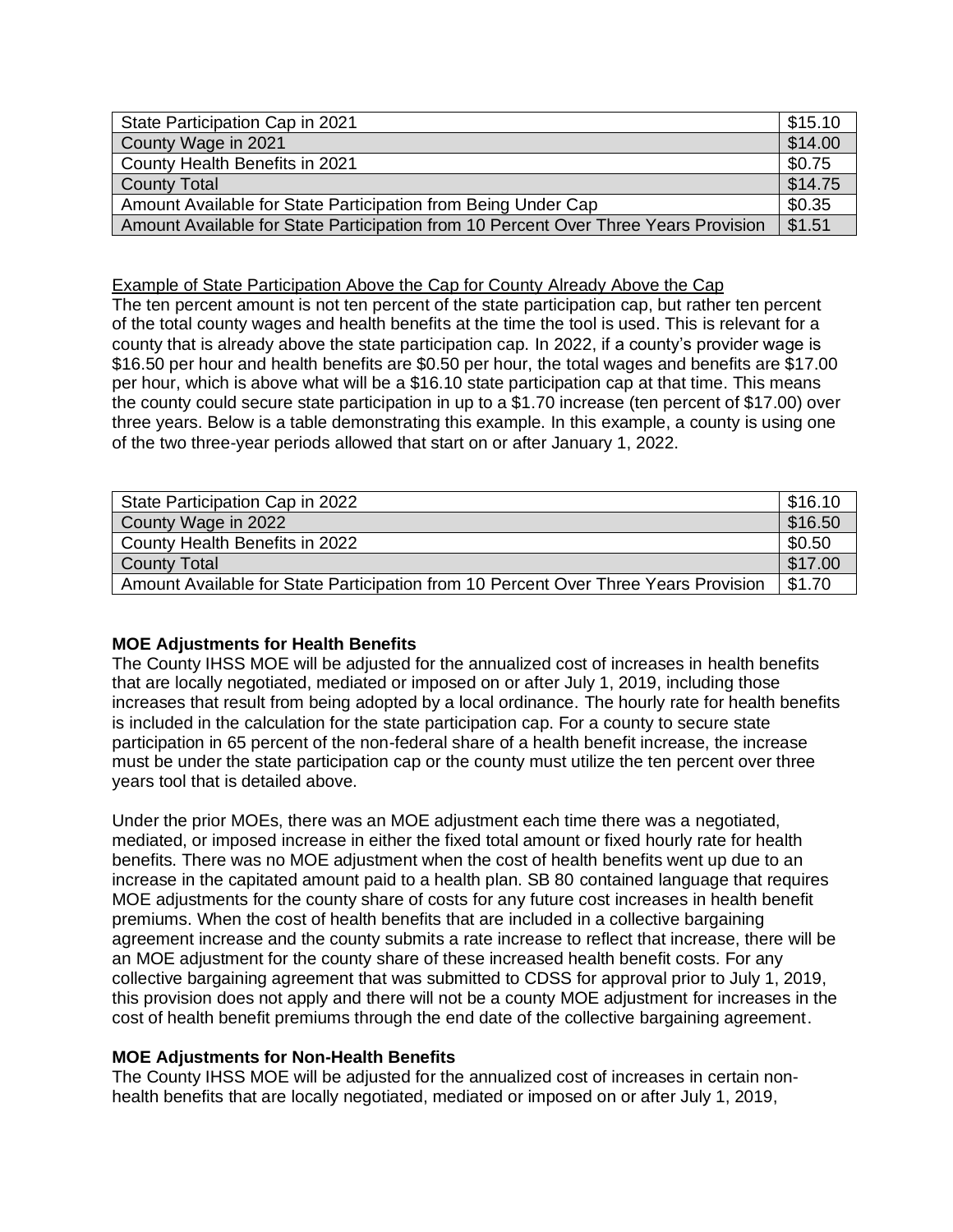including those increases that result from being adopted by a local ordinance. Non-health benefits are not included in the state participation cap. The state will participate in 65 percent of the non-federal share of the increase in non-health benefits.

SB 80 outlined that CDSS can determine that the state does not participate in certain non-health benefits, but must do so in consultation with CSAC. Subsequent CDSS guidance that resulted from consultation with CSAC, CWDA, and CAPA has outlined that the state will participate in the following non-health benefits: transportation vouchers, tuberculosis testing, job related safety equipment, vacation/holiday pay, and life insurance.

## **Procedures to Resolve Differences in Collective Bargaining**

AB 135 reinstituted the procedures that were created under the 2017 IHSS MOE legislation to help the county and provider union reach agreement on a new Memorandum of Understanding (MOU). Note that these procedures were also reinstituted under SB 80 but became inoperative on January 1, 2021. Either the Public Authority or the union representing IHSS workers may request mediation to be conducted by State Mediation & Conciliation Services, which is a division of the Public Employment Relations Board (PERB). Mediators have no authority to impose a settlement, but can be useful in helping the parties look at the problem from a new perspective and find common ground. Unlike the Meyers-Milias-Brown Act, mediation is required if only one party initiates the request; neither the employer nor the union can block mediation. State Mediation & Conciliation Services will designate a pool of no more than five qualified individuals with relevant subject matter expertise, priority given to IHSS expertise, to serve as mediators or on a factfinding panel. The mediation shall take place within 15 business days from when it was requested. If there is no agreement on a mediator, State Mediation & Conciliation Services will appoint one from the pool.

If no agreement is reached through mediation, then the parties will move to factfinding. It is also possible to bypass mediation and move directly to factfinding if both parties agree. With the assistance of State Mediation & Conciliation Services, a factfinding panel is appointed which reviews both parties' proposals, holds hearings and ultimately recommends a settlement. The factfinding panel must recommend advisory terms of settlement within 30 days after being appointed by State Mediation & Conciliation Services. Either party may then request postfactfinding mediation, which shall take place within 15 days. When the services of a mediator or factfinding panel are utilized, the costs will be split equally between the parties. Timelines can be extended if there are no individuals available to serve as mediators or on a factfinding panel. The findings of fact and recommended settlement terms will not be made public until mediation has finished. The County Board of Supervisors is required to hold a public hearing within 30 days after the public release of the factfinding panel's recommended settlement terms.

#### **Realignment Withholding**

AB 135 created a one-time 1991 Realignment withholding related to IHSS collective bargaining that could potentially apply to counties without a collective bargaining agreement in place. Note that a Realignment withholding was originally enacted by SB 80 but that provision became inoperative on January 1, 2021. A county would be subject to the withholding only if all of the following four conditions are met: (1) A county and provider union have completed the full IHSS mediation and factfinding process described in the previous section; (2) the factfinding panel has issued recommended settlement terms that are more favorable to the union; (3) the county has an expired IHSS collective bargaining agreement; and (4) the county and union have not reached an agreement within 90 days after the release of the factfinding recommendations.